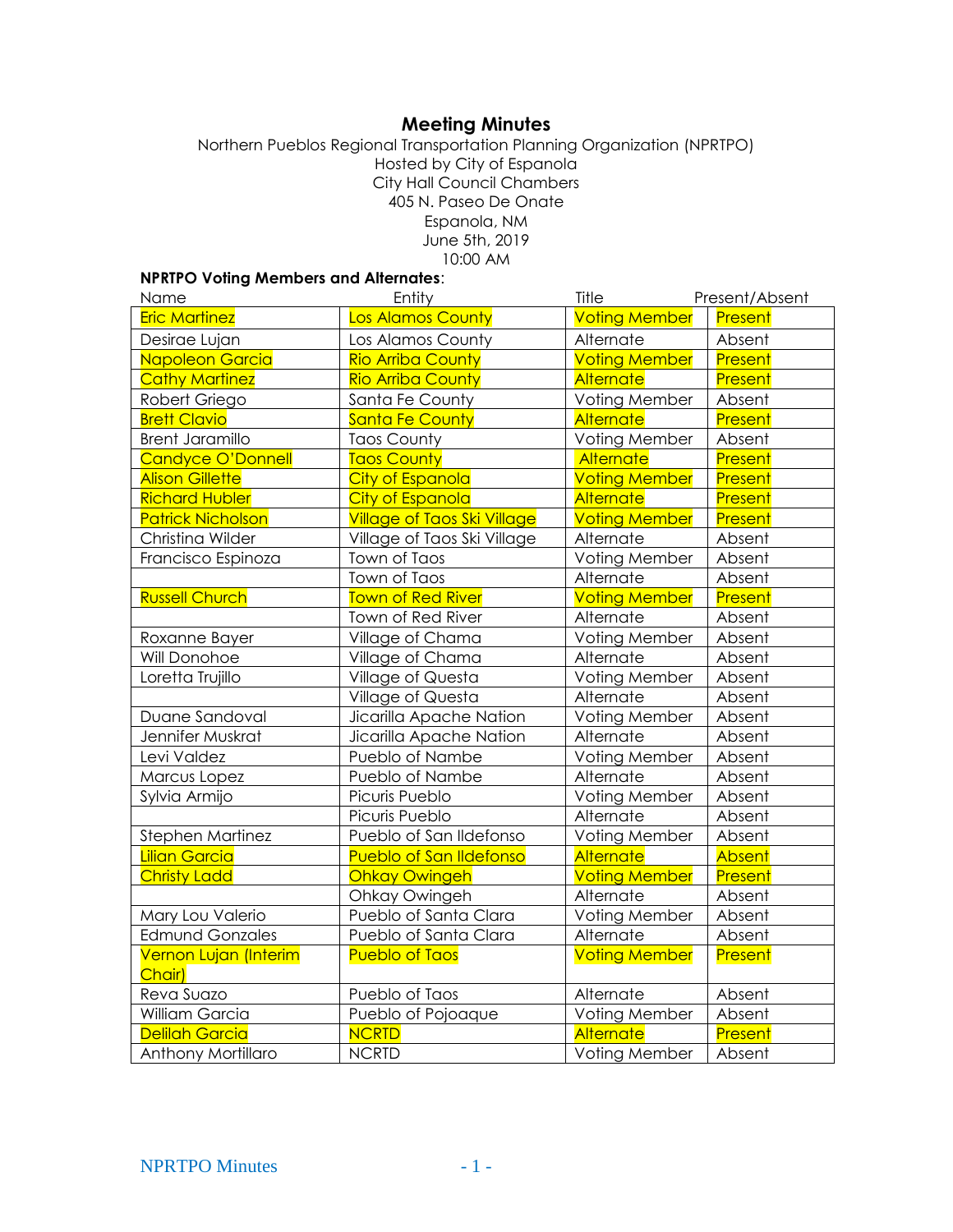#### **NCNMEDD/NPRTPO Staff**

| Dennis T. Salazar | NCNMEDD – RTPO Program Manager/Planner |
|-------------------|----------------------------------------|
| Monica Abeita     | NCNMEDD Executive Director             |
|                   |                                        |

#### **NMDOT Staff**

| Ron Shutiva      | NMDOT Tribal Liaison |
|------------------|----------------------|
| Stephen Lopez    | NMDOT District-5     |
| David Quintana   | NMDOT District-5     |
| Gabrielle Chavez | NMDOT Transit & Rail |
|                  |                      |

#### **Guest Members**

Tish Fitzgerald SFRC

Ben Lujan **Chicago Chicago Communist Chicago Pueblo** 

### **I. Call Meeting to Order**

The Meeting was called to order at 10:20 A.M. by NPRTPO Interim Chair Vernon Lujan, Taos Pueblo.

#### **II. Pledge of Allegiance**

#### **III. Welcome and Introductions/Public Comments:**

Individual introductions were conducted by each NPRTPO member and guests. Interim Chair Vernon Lujan let everyone know that former Chair Stacey McGuire is no longer with NCRTD and because of that she is no longer the Chair of our NPRTPO Board. Interim Chair Lujan thanked Ms. McGuire for her service to the NPRTPO and for her time as Chair. Interim Chair Lujan also thanked the City of Espanola for graciously hosting our June NPRTPO Meeting.

Interim Chair Lujan also announced that Mr. Ron Shutiva will no longer be the NPRTPO Planning Liaison. Interim Chair Lujan and the Board thanked Mr. Shutiva for all his guidance and knowledge. Mr. Shutiva advised that he is still the NMDOT Tribal Liaison and will be in attendance at NPRTPO Meetings. There were no public comments.

#### **IV. Approval of the Agenda:**

Interim Chair Lujan, called for a motion to approve the agenda Patrick Nicholson, Village of Taos Ski Valley, made the motion to approve the agenda; the motion was seconded by Eric Martinez, Los Alamos County. The motion passed and all voted in favor.

#### **V. Approval of the Minutes: April 17th, 2019 – Hosted By Taos Pueblo**

Interim Chair Lujan called for a motion to approve the minutes as submitted. Russell Church, Town of Red River, made the motion to approve the minutes; the motion was seconded by Napoleon Garcia, Rio Arriba County. The motion passed and all voted in favor.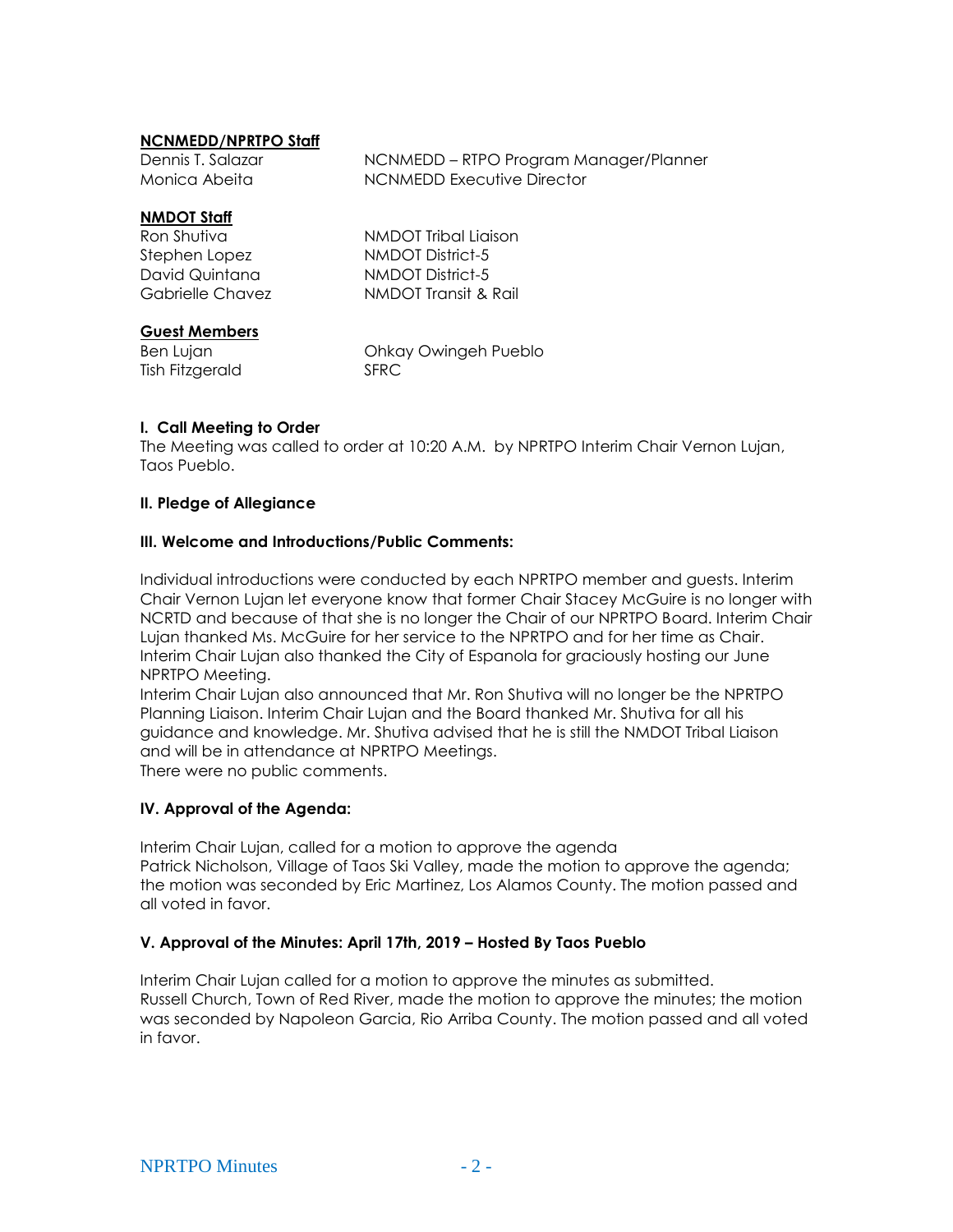#### **VI. Introduction of NCNMEDD Executive Director, Monica Abeita**:

Interim Chair Lujan introduced the new Executive Director for North Central New Mexico Economic Development District (NCNMEDD), Monica Abeita. Ms. Abeita introduced herself to everyone and stated that she will be going around the entire North Central part of our state that falls under the NCNMEDD umbrella to meet with community leaders and entities. Ms. Abeita let everyone know that she is looking forward to working with everyone and is excited to be starting in her new position. NPRTPO Planner/RTPO Program Manager Dennis T. Salazar stated that he is very happy to have Ms. Abeita on board and in helping our communities to move forward in working with their transportation needs. Mr. Salazar also spoke a little bit about Ms. Abeita's recent work history and qualifications. The NPRTPO Board welcomed Ms. Abeita.

#### **VII: Presentation, Northern Pueblos and Santa Fe MPO Coordinated Public Transit Human Services Transportation Plan (Gabrielle Chavez, NMDOT Transit and Rails)**

Ms. Gabrielle Chavez from NMDOT Transit and Rails gave a presentation regarding the Northern Pueblos and Santa Fe MPO Coordinated Public Transit Human Services Transportation Plan. Once the slideshow presentation was over Ms. Chavez then held a question and answer session with members of the board and those in attendance. Ms. Chavez advised that a copy of the presentation slideshow is available. Ms. Chavez can be reached at phone number (505) 469-4413 and e-mail [gabrielle.chavez@state.nm.us.](mailto:gabrielle.chavez@state.nm.us) Ms. Chavez also advised that she will be giving a copy of the presentation to Mr. Salazar.

#### **VIII. FY 20 Tansit Review and Prioritization 5310 (Rural Transit Program, Transit and Rails Division and RTPO Program Manager and RTPO Board)**

Interim Chair Lujan yielded the floor to Mr. Salazar regarding the 5310 Prioritization. Mr. Salazar yielded the floor to City of Santa Fe Administration and Grants Director Keith Wilson, who introduced himself and spoke about the City of Santa Fe bus Routes and Paratransit Service and their need for 5310 funding. After Mr. Wilson's presentation Mr. Salazar then handed out the Ranking and Rating sheets to NPRTPO Members for them to rate/rank the request. Once the members filled out the forms they were turned in to Mr. Salazar. Interim Chair Lujan thanked Mr. Wilson for his presentation and advised Mr. Wilson that the rating/ranking results will be forwarded off to NMDOT once they are calculated.

Interim Chair Lujan asked if anyone else has been contacted regarding the 5310 process. Mr. Salazar advised that people have been contacted. Ms. Gabrielle Chavez (NMDOT) also advised that she reached out as well and opened this up to those who were interested.

#### **IX. Call for Projects (NPRTPO Board, NMDOT Staff and RTPO Program Manager)**

Interim Chair Lujan yielded the floor to RTPO Program Manager Salazar to speak about the "Call for Projects". Mr. Salazar advised which entities submitted their initial Project Feasibility Form (PFF). The entities that submitted an initial PFF were Los Alamos County, Taos County, Town of Red River, Village of Taos Ski Valley, Ohkay Owingeh Pueblo and Jicarilla Apache Nation. All entities were present with the exception of Jicarilla Apache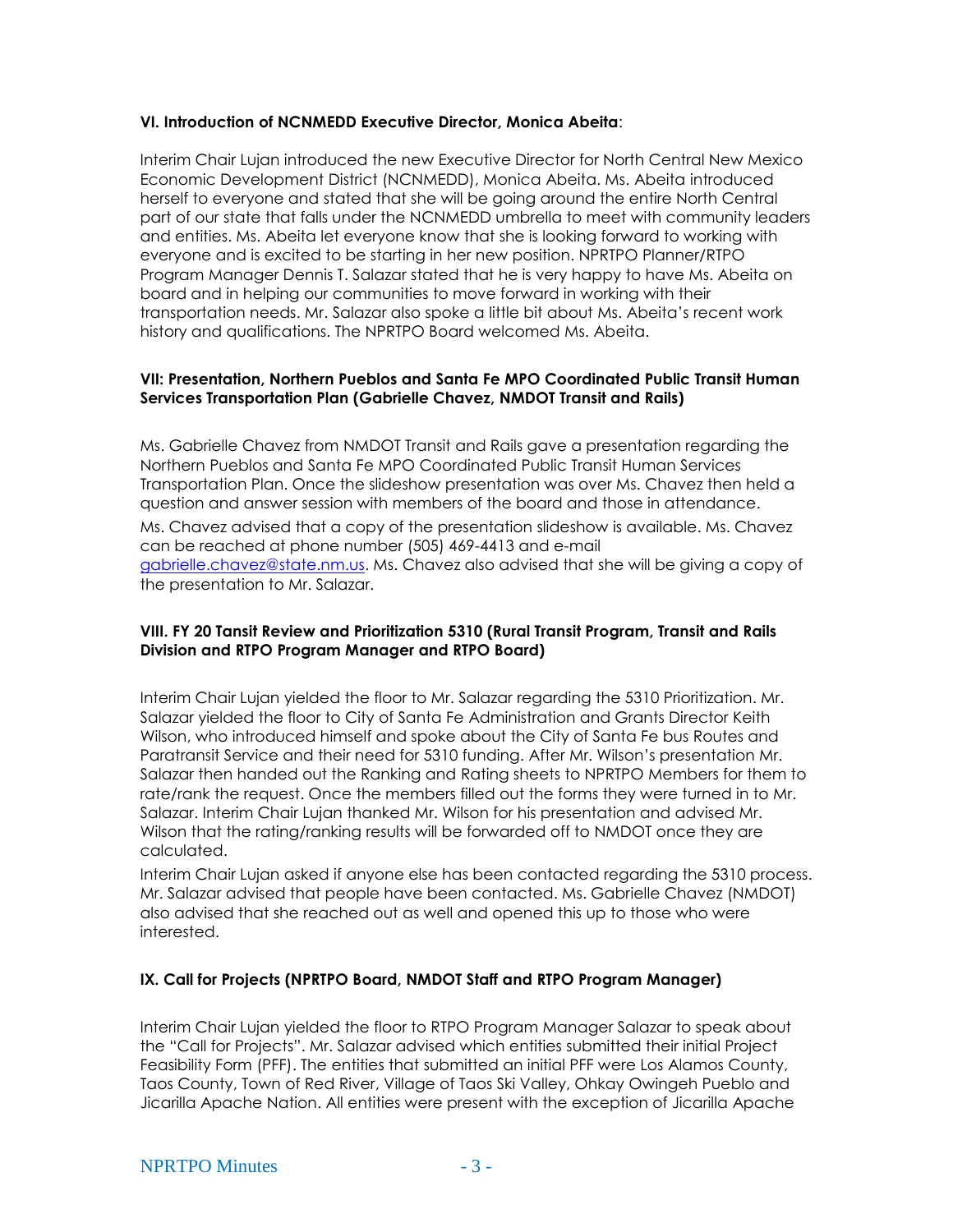Nation. Mr. Salazar asked all entities to speak briefly about their proposed projects. Once each entity spoke about their specific projects Mr. Stephen Lopez and Mr. David Quintana from NMDOT spoke details regarding each project from each of the entities. Mr. Quintana suggested that there be a NPRTPO Meeting held in early July to add the proposed projects on the RTIPR, this would be in preparation to have these projects on RTIPR for the NMDOT Transportation Commission meeting, which is scheduled to be held in early August. Currently all complete packets are due to RTPO Program Manager Salazar on 6/12/19 and then will be submitted to NMDOT.

Interim Chair Lujan asked for a motion to direct Mr. Salazar to come up with a plan for the July meeting to bring these projects back as a separate addition to the RTIPR so the Board can vote on the projects being included.

Patrick Nicholson, Village of Taos Ski Valley made the motion for approval; the motion was seconded by Eric Martinez, Los Alamos County. The motion passed and all voted in favor.

## **X. NPRTPO Project Tracking, Monitoring and Reporting**

NPRTPO Interim Chair Lujan called on Board Members around the room asking if they would like to speak about specific projects in their respective communities. Various updates were given along with some questions from members in the room regarding specific projects.

## **XI. NMDOT Updates:**

Mr. Ron Shutiva gave updates regarding NMDOT.

Mr. Shutiva once again let everyone know that he is no longer the Planning Liaison for the NPRTPO but will continue as the Tribal Liaison. Mr. Shutiva advised that he is now in the Secretary's Office and he will continue to attend our RTPO Meetings giving updates and providing services to the tribes in need of help. Mr. Shutiva also advised that he is here as well to provide any other assistance from the NPRTPO Board and those involved. Mr. Shutiva advised that the new NPRTPO Planning Liaison will be Mr. Joseph Moriarty. Mr. Shutiva believes that Mr. Moriarty will be present at the next NPRTPO Meeting.

The Tribal Safety Summit is still in the process of being planned, the summit is scheduled for November 21<sup>st</sup> and November 22<sup>nd</sup>, 2019. The location was set but now there have been a couple of changes and there will more than likely be a new location for the Summit, which is still to be determined. Mr. Shutiva is encouraging participation to those that would like to help and also attend the Summit in November.

Mr. Stephen Lopez and Mr. David Quintana gave updates regarding what is going on around D-5. Mr. Lopez and Mr. Quintana answered various questions from Board Members regarding specifics in their respective communities. RTPO Program Manager Salazar welcomed Mr. Quintana back to NMDOT on behalf of the NPRTPO Board Members.